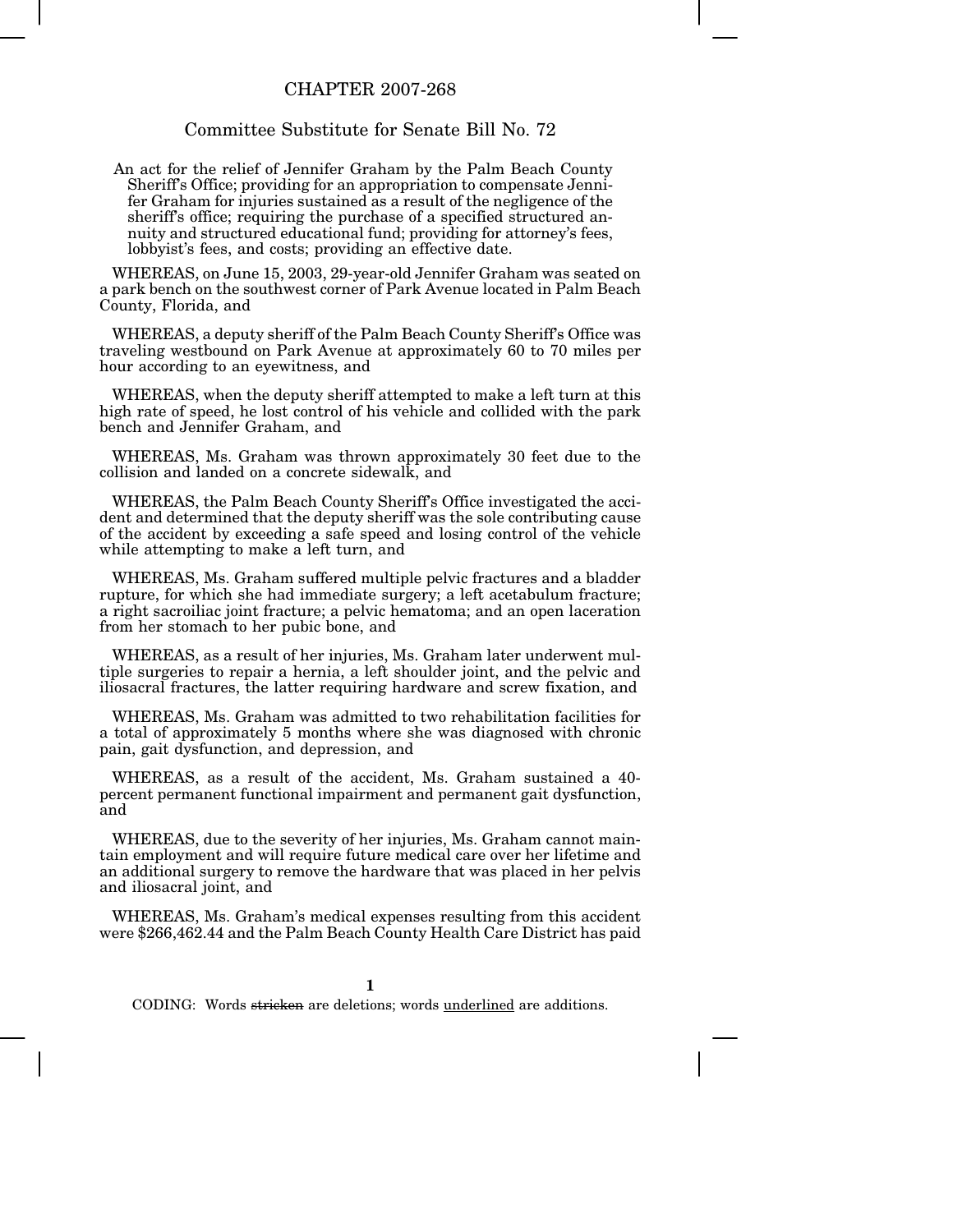a portion of the outstanding medical expenses, but has imposed a lien in the amount of \$87,937.31, and

WHEREAS, the present value of Ms. Graham's total economic damages over her lifetime was calculated to be \$1,018,988.40; however, the expert economist hired by the Palm Beach County Sheriff's Office calculated the value to be \$771,670, and

WHEREAS, Ms. Graham is also entitled to collect damages for her past and future pain and suffering, mental anguish, disability, and loss of enjoyment of life resulting from the devastating injuries and severe impairment she incurred as a result of the accident, and

WHEREAS, Ms. Graham filed a lawsuit against the Palm Beach County Sheriff's Office, and a trial was set to begin on July 18, 2005, and

WHEREAS, on July 13, 2005, Ms. Graham and the Palm Beach County Sheriff's Office entered into an agreement to settle the lawsuit in the amount of \$950,000, of which the sheriff's office paid \$100,000 at the time the settlement agreement was signed by all parties, NOW, THEREFORE,

Be It Enacted by the Legislature of the State of Florida:

Section 1. The facts stated in the preamble to this act are found and declared to be true.

Section 2. The Palm Beach County Sheriff's Office is authorized and directed to pay to Jennifer Graham, out of insurance proceeds or out of moneys appropriated by the sheriff's office from funds of the sheriff's office not otherwise encumbered, the sum of \$850,000 for injuries and damages sustained due to the negligence of the Palm Beach County Sheriff's Office in the following manner, as agreed to by the parties in their settlement agreement:

(1) Three hundred fifty thousand dollars, paid within 20 days after notice to the Palm Beach County Sheriff's Office upon the effective date of this act;

(2) Two hundred fifty thousand dollars, paid 1 year following the date of the payment of the first payment of \$350,000; and

(3) Two hundred fifty thousand dollars, paid 2 years following the date of the first payment of \$350,000.

Section 3. (1) Within 20 days of the effective date of this act, Jennifer Graham shall purchase a structured settlement annuity at a cost of no less than \$75,000 for the exclusive use and benefit of her minor children, Ashley Graham, Tyler Graham, and Hunter Graham. Pursuant to the terms of the annuity, each child shall be guaranteed monthly payments beginning on the month following the effective date of this act and ending on each child's 18th birthday. Such funds are to follow the children regardless of who their legal custodians are, where the children are living, or Jennifer Graham's legal status as a parent, and shall be in addition to any child support payments that may be owed or owing by Jennifer Graham.

CODING: Words stricken are deletions; words underlined are additions.